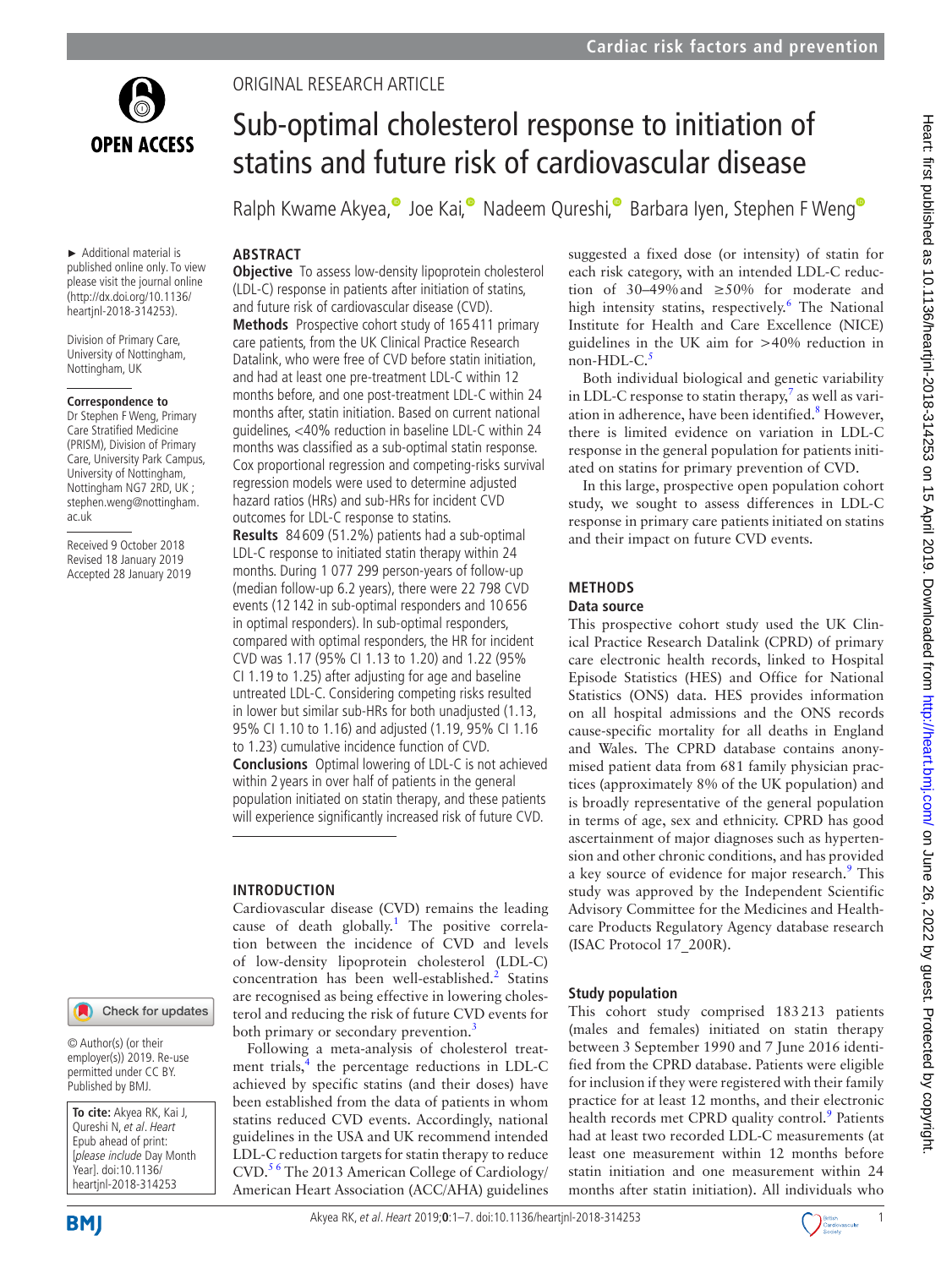had a CVD event any time before initiating statin therapy were excluded.

# **Exposure**

Based on current NICE Cardiovascular Disease Guidelines  $(CG181)$ ,<sup>[5](#page-5-4)</sup> patients on treatment with statins for primary prevention of CVD who failed to achieve >40% reduction in untreated baseline LDL-C record within the first 24 months were defined as sub-optimal responders. The untreated baseline LDL-C record used was the most recent within 12 months before or at the initiation of statin therapy. For post-treatment response, the most recent LDL-C record at or closest to 24 months was used. While a 12month follow-up period to gauge treatment response is recommended by national guidelines, 24 months was considered a more pragmatic timeframe to ascertain post-treatment LDL-C in this study. In general practice there is typically slippage on the 12 months follow-up cholesterol test and patient review. The 24month time point ensures all follow-up cholesterols are captured.

# **Outcomes**

CVD events were defined as: coronary heart disease (CHD), stroke/transient ischaemic attack (TIA), peripheral vascular disease (PVD), or CVD-related death. Follow-up for incident CVD was from 24 months after first prescription of any statin, to first record of either a CVD event, non-CVD-related death, transfer out of the practice, or the end of CPRD data collection. Patients with a recorded CVD event within the 24month exposure period were excluded from the analyses.

Evidence from both randomised trials and cohort studies show the full effect of serum cholesterol reduction on risk of CVD is not achieved until after the first 2 years of statin initiation.<sup>[10](#page-6-1)</sup> Therefore, any inclusion of CVD outcome events in the first 2 years (before the full effect of reducing serum LDL-C concentration is achieved) would underestimate the full effect.<sup>3</sup> Thus, individuals with CVD events in the first 2 years (our defined exposure period) were excluded from analysis to avoid underestimation of our results.

CVD events were identified from primary and secondary care records and the ONS death registry. In CPRD, 'medcodes' are mapped equivalents of the widely used Read clinical coding system in primary care in the UK. Codes for CVD events in CPRD have been reported previously.<sup>11</sup> International Classification of Diseases, 10th revision (ICD-10) codes were used to identify CVD-related events in HES and ONS. In HES and ONS, a CVD event was recorded if it was coded as the primary diagnosis across a hospitalisation or the underlying cause of death, respectively.

# **Baseline cardiovascular risk factors**

We assessed baseline covariates (online [supplementary appendix](https://dx.doi.org/10.1136/heartjnl-2018-314253)  [1](https://dx.doi.org/10.1136/heartjnl-2018-314253)) as potential confounders for the relation between statin therapy response and future CVD event. The most recent values within 12 months before the study entry date (first prescribed statin date) were used for smoking status, alcohol misuse, systolic and diastolic blood pressures, prescription of medications and medication count at baseline. Year of statin initiation (accounting for time differences), the number of LDL-C measurements recorded (accounting for frequency of monitoring) and change of statin potency within the exposure period were also considered as potential confounders. All other covariates were based on the latest record before the study entry date. Deprivation was based on the English Index of Multiple Deprivation 2015 (IMD)<sup>[12](#page-6-3)</sup>

linked to patient postcode, with patients grouped by fifths. The IMD is a weighted aggregate for the local neighbourhood (mean population 1500) of deprivation across seven domains: income; employment; health deprivation and disability; education, skills, and training; barriers to housing and services; living environment; and crime.

# **Statistical analysis**

To obtain estimates of the association between sub-optimal cholesterol response to statin therapy and the incidence of CVD in our cohort, we performed Cox proportional hazards regression analysis, adjusting for significant baseline covariates. In this analysis, informative censoring of the survival time was taken into account by considering patients transferring out of the practice and death as competing risks for incident CVD. We therefore performed a competing-risk analysis which provided the cause-specific (or sub-) hazard ratio (HR) and used it to calculate the cumulative incidence of the CVD outcomes of interest. We similarly adjusted for significant covariates for the competing-risks regression based on Fine and Grey's<sup>13</sup> proportional sub-hazards model.

We carried out a sensitivity analysis restricting the cohort to only patients with post-treatment LDL-C after at least 3 months of statin initiation (in line with the NICE lipid guideline recommendation of first monitoring LDL-C at 3 months from statin initiation).

Multiple imputation by chained equations procedure in Stata $14$  was used to estimate missing values for body mass index (BMI) and systolic and diastolic blood pressures. All other patient variables were included in the imputation models to create 10 imputed datasets. The change-in-estimate criterion<sup>[15](#page-6-6)</sup> was used to determine significant covariates. Covariates were considered significant if they altered the unadjusted exposure-outcome effect by 5% or more.

Further analysis was performed to assess the relationship between LDL-C reduction as a continuous variable and the risk of CVD in the population of patients who had a reduction in LDL-C over the follow-up period.

All statistical analyses were performed using Stata 15.1 (StataCorp LP). Values of  $p < 0.05$  were considered to be statistically significant.

# **Results**

From the 207230 patients identified from CPRD, 17872 patients were excluded due to having a prior record of a CVD event. There were 23947 patients with a CVD event within 24 months of initiating therapy (exposure period) and hence they were excluded from the analysis (online [supplementary](https://dx.doi.org/10.1136/heartjnl-2018-314253) [appendix 2](https://dx.doi.org/10.1136/heartjnl-2018-314253)). The cohort, therefore, included 165411 eligible patients initiating statin therapy. There were 84609 (51.2%) patients with a sub-optimal LDL-C response at 24 months after initiating statin therapy. The mean age at therapy initiation was 62.4 years and 48.6% of the study population were women. The median follow-up time was 5.9 and 6.5 years for sub-optimal and optimal statin responders, respectively. A higher proportion of patients with a sub-optimal response were prescribed lower potency statins compared with those with an optimal response. There were differences between groups by age, gender, deprivation, smoking status, baseline LDL-C and statin potency  $(p<0.05)$ . [Table](#page-2-0) 1 shows the baseline characteristics of the entire cohort and online [supplementary appendix 3](https://dx.doi.org/10.1136/heartjnl-2018-314253) shows the baseline characteristics stratified by year of statin initiation.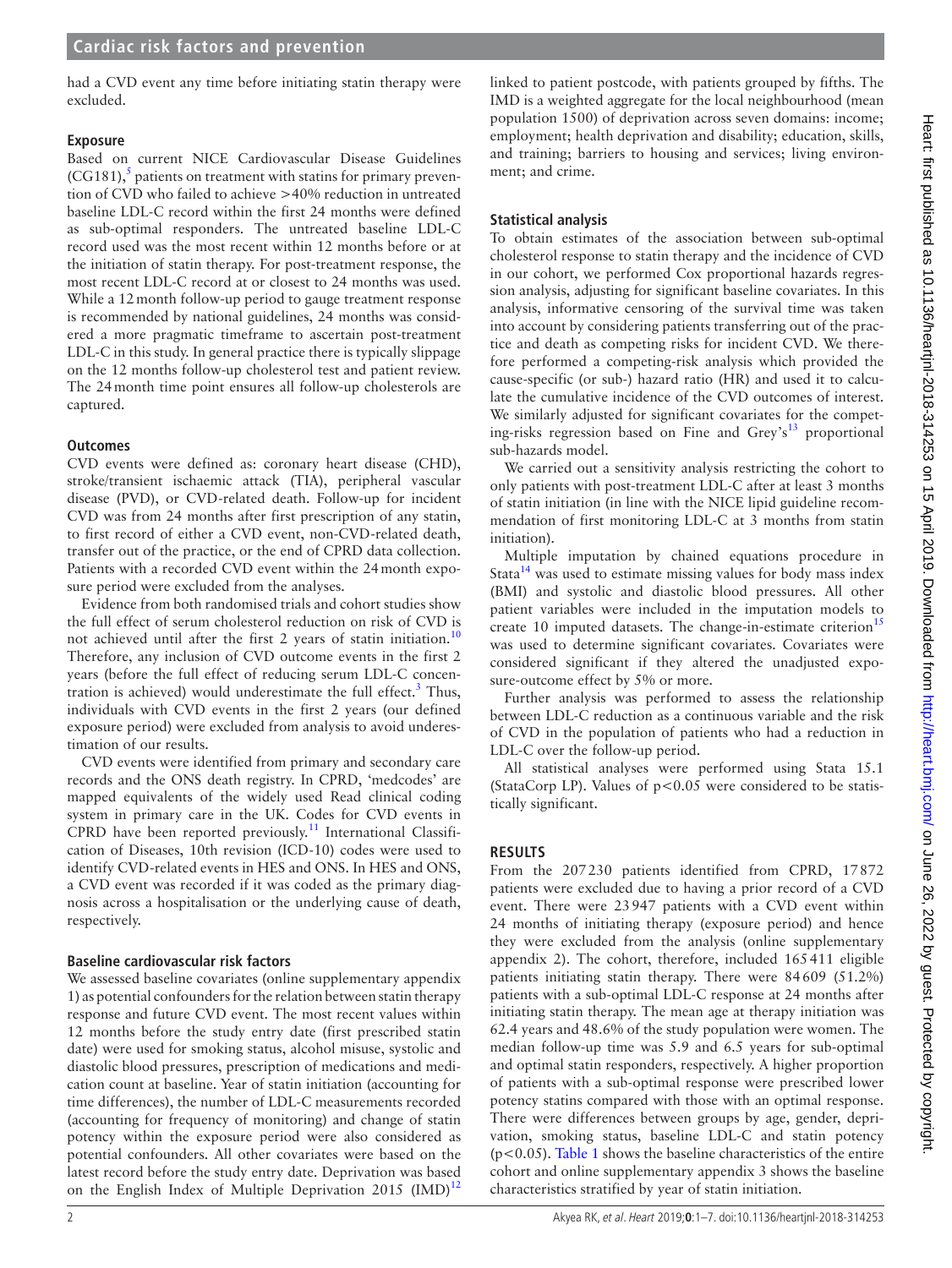<span id="page-2-0"></span>**Table 1** Characteristics of eligible patients being treated with statins and free from cardiovascular disease at baseline. Patients are stratified by response to statin (based on LDL-C measurement) 24 months after initiation of statin therapy

|                                                               |              | Total number (%)         | Optimal statin responders, n (%) | Sub-optimal statin<br>responders, n (%) |  |
|---------------------------------------------------------------|--------------|--------------------------|----------------------------------|-----------------------------------------|--|
| <b>Characteristics</b>                                        |              | 165411 (100)             | 80802 (48.85)                    | 84609 (51.15)                           |  |
| Follow-up time (years)                                        | Median (IQR) | $6.2$ (3.4-9.3)          | $6.5(3.6-9.6)$                   | $5.9(3.3 - 9.1)$                        |  |
| Females                                                       | No. (%)      | 80370 (48.6)             | 40739 (50.4)                     | 39631 (46.8)                            |  |
| Age (years)                                                   | Mean (SD)    | $62.4(11.8)$ *           | 63.6 (11.4)                      | 61.3 (12.0)                             |  |
| Baseline LDL-C (mmol/L)                                       | Mean (SD)    | 4.1(1.1)                 | 4.4(1.1)                         | 3.8(1.1)                                |  |
| Post-treatment LDL-C within 24 months (mmol/L)                | Mean (SD)    | 2.6(1.0)                 | 2.1(0.6)                         | 3.1(1.0)                                |  |
| BMI ( $\text{kg/m}^2$ )                                       | Mean (SD)    | $29.1(5.7)$ <sup>+</sup> | 29.0 (5.5)                       | 29.3(5.9)                               |  |
| Systolic blood pressure (mm Hg)                               | Mean (SD)    | 143 (19)‡                | 144 (20)                         | 141 (19)                                |  |
| Diastolic blood pressure (mm Hg)                              | Mean (SD)    | $83(11)\$                | 83 (11)                          | 82 (11)                                 |  |
| Alcohol misuse                                                | No. (%)      | 1231(0.7)                | 493 (0.6)                        | 738 (0.9)                               |  |
| Smoking                                                       |              |                          |                                  |                                         |  |
| Non-smoker                                                    | No. (%)      | 2561 (1.6)               | 1259 (1.6)                       | 1302 (1.5)                              |  |
| Ex-smoker                                                     |              | 1838(1.1)                | 881 (1.1)                        | 957(1.1)                                |  |
| Smoker                                                        |              | 2003(1.2)                | 868 (1.1)                        | 1135(1.3)                               |  |
| Unknown status                                                |              | 159 009 (96.1)           | 77 794 (96.3)                    | 81 215 (96.0)                           |  |
| Index of Multiple Deprivation (patients)                      |              |                          |                                  |                                         |  |
| 1                                                             | No. (%)      | 21 945 (22.9)            | 11 044 (23.8)                    | 10901 (22.1)                            |  |
| $\overline{2}$                                                |              | 21 142 (22.1)            | 10467 (22.6)                     | 10675 (21.6)                            |  |
| 3                                                             |              | 19224 (20.1)             | 9288 (20.0)                      | 9936 (20.1)                             |  |
| 4                                                             |              | 18186 (19.0)             | 8583 (18.5)                      | 9603 (19.4)                             |  |
| 5                                                             |              | 15291 (16.0)             | 6990 (15.1)                      | 8301 (16.8)                             |  |
| Comorbidities (before first statin)                           |              |                          |                                  |                                         |  |
| <b>Diabetes</b>                                               |              |                          |                                  |                                         |  |
| Non-diabetic                                                  | No. (%)      | 137984 (83.42)           | 67739 (83.8)                     | 70245 (83.0)                            |  |
| Poorly-controlled diabetic                                    |              | 9246 (5.6)               | 4351 (5.4)                       | 4895 (5.8)                              |  |
| Well-controlled diabetic                                      |              | 3253 (2.0)               | 1698 (2.1)                       | 1555 (1.8)                              |  |
| Diabetic control status unknown                               |              | 14928 (9.0)              | 7014 (8.7)                       | 7914 (9.4)                              |  |
| Dyslipidaemias                                                | No. (%)      | 13 4 45 (8.1)            | 6351 (7.9)                       | 7094 (8.4)                              |  |
| Atrial fibrillation                                           | No. (%)      | 4849 (2.9)               | 2473 (3.1)                       | 2376 (2.8)                              |  |
| Chronic kidney disease                                        | No. (%)      | 4469 (2.7)               | 2264 (2.8)                       | 2205 (2.6)                              |  |
| Family history of cardiovascular disease                      | No. (%)      | 17522 (10.6)             | 8495 (10.5)                      | 9027 (10.7)                             |  |
| Family history of hyperlipidaemia                             | No. (%)      | 389 (0.2)                | 183(0.2)                         | 206(0.2)                                |  |
| <b>Treated hypertension</b>                                   | No. (%)      | 43 242 (26.1)            | 22 711 (28.1)                    | 20531 (24.3)                            |  |
| Hypothyroidism                                                | No. (%)      | 6867 (4.2)               | 3492 (4.3)                       | 3375 (4.0)                              |  |
| Liver disease                                                 | No. (%)      | 1556 (0.9)               | 729 (0.9)                        | 827 (1.0)                               |  |
| Migraine                                                      | No. (%)      | 3612 (2.2)               | 1800 (2.2)                       | 1812 (2.1)                              |  |
| Nephrotic syndrome                                            | No. (%)      | 111(0.1)                 | 50(0.1)                          | 61(0.1)                                 |  |
| <b>Rheumatoid arthritis</b>                                   | No. (%)      | 1465 (0.9)               | 718 (0.9)                        | 747 (0.9)                               |  |
| Severe mental illness                                         | No. (%)      | 710 (0.4)                | 350 (0.4)                        | 360 (0.4)                               |  |
| Systemic lupus erythematosus                                  | No. (%)      | 181(0.1)                 | 77(0.1)                          | 104(0.1)                                |  |
| Medications (prescribed within 12 months before first statin) |              |                          |                                  |                                         |  |
| <b>Medication count</b>                                       | Median (IQR) | $6(3-9)$                 | $6(3-9)$                         | $6(3-9)$                                |  |
| Antipsychotics                                                | No. (%)      | 6919 (4.2)               | 3634 (4.5)                       | 3285 (3.9)                              |  |
| Other lipid lowering medication                               | No. (%)      | 670 (0.4)                | 244 (0.3)                        | 426 (0.5)                               |  |
| Oral corticosteroids                                          | No. (%)      | 6760 (4.1)               | 3193 (4.0)                       | 3567 (4.2)                              |  |
| Potency of initial statin prescribed                          |              |                          |                                  |                                         |  |
| Low                                                           | No. (%)      | 39343 (23.8)             | 14674 (18.2)                     | 24669 (29.2)                            |  |
| Medium                                                        |              | 117264 (70.9)            | 61511 (76.1)                     | 55 753 (65.9)                           |  |
| High                                                          |              | 8804 (5.3)               | 4617 (5.7)                       | 4187 (5.0)                              |  |
| <b>Missing data</b>                                           |              |                          |                                  |                                         |  |
| <b>Missing BMI</b>                                            | No. (%)      | 73 801 (44.6)            | 37132 (46.0)                     | 36669 (43.3)                            |  |
| Missing systolic blood pressure                               | No. (%)      | 19383 (11.7)             | 8357 (10.3)                      | 11 026 (13.0)                           |  |
| Missing diastolic blood pressure                              | No. (%)      | 19322 (11.7)             | 8317 (10.3)                      | 11 005 (13.0)                           |  |

\*Mean (SD) for all 165 411 patients.

†Mean (SD) for 91 610 (optimal: 43 670; sub-optimal: 47 940) patients with baseline body mass index record.

‡Mean (SD) for 146 028 (optimal: 72 445; sub-optimal: 73 583) patients with baseline systolic blood pressure record.

§Mean (SD) for 146 089 (optimal: 72 485; sub-optimal: 73 604) patients with baseline diastolic blood pressure record.

BMI, body mass index; LDL-C, low-density lipoprotein cholesterol.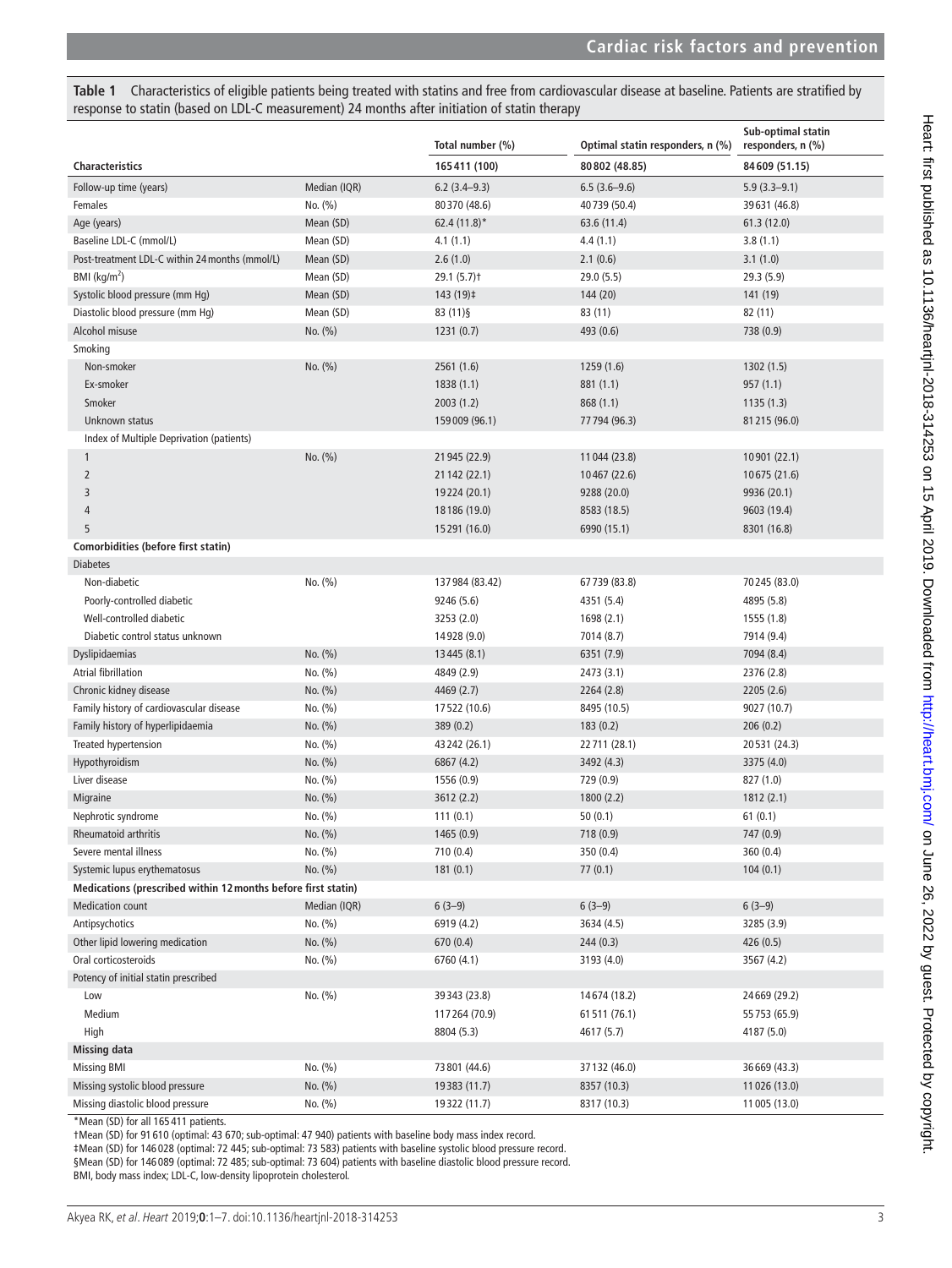# **Cardiac risk factors and prevention**



<span id="page-3-0"></span>**Figure 1** Venn diagram showing the incident CVD events recorded in each database used to ascertain CVD outcomes: primary care data (CPRD) 16 080; secondary care data (HES) 9834; mortality registry (ONS) 4350. The overlap of incident CVD events in the three datasets are also indicated: 713 in all three databases. CVD, cardiovascular disease; CPRD, Clinical Practice Research Datalink; HES, Hospital Episode Statistics; ONS, Office for National Statistics.

#### **Incident cardiovascular events**

Combining primary care data from CPRD, mortality data from ONS and hospitalisation data from HES, incident CVD events were recorded in 22798 (13.8%) patients: coronary artery disease, 13142 (8.0%); stroke/TIA, 4865 (2.9%); PVD, 3097 (1.9%); CVD-related death, 1694 (1.0%). Incident CVD events were recorded exclusively in CPRD in 10928 (6.6%) of patients. An additional 4080 (2.5%) and 2333 (1.4%) incident events were obtained from linkages to HES and ONS datasets, respectively. Some incident CVD events were recorded in more

than one database [\(figure](#page-3-0) 1), with an overlap for all three linked databases in 713 (0.4%) patients.

# **Overall incidence of cardiovascular events**

During 1 077 299 person-years of follow-up, there were 22 798 CVD events (12142 in sub-optimal responders and 10656 in optimal responders). The rate of CVD was 22.6 and 19.7 per 1000 person-years for sub-optimal and optimal responders, respectively. Patients with a sub-optimal response, compared to those with an optimal response, were significantly more likely to have an incident CVD event (crude HR 1.17, 95% CI 1.13 to 1.20;  $p < 0.001$ ). After adjusting for age and baseline untreated LDL-C value, the risk of CVD remained significantly greater in sub-optimal responders compared with optimal responders (adjusted HR 1.22, 95%CI 1.19 to 1.25; p<0.001). A competing risk approach resulted in lower but similar sub-HRs for incidence of CVD for both unadjusted (1.13, 95% CI 1.10 to 1.16; p<0.001) and adjusted (1.19, 95% CI 1.16 to 1.23; p<0.001) cumulative incidence function, as shown in [figure](#page-3-1) 2.

#### **Incidence of constituent CVD outcomes**

There was a significantly increased risk of coronary artery disease, PVD and CVD-related death in patients with a sub-optimal response compared with those with an optimal response in the unadjusted models using both Cox regression and competing risk analysis. In the adjusted models, the increased risk remained significant for all the outcomes including stroke/TIA using both approaches. Although the competing risk approach resulted in lower estimates of incidence/risk, the adjusted analysis remained significant [\(table](#page-4-0) 2). A total of 15630 patients had a post-treatment LDL-C record within 3 months of statin initiation. When these patients were excluded (in a sensitivity analysis – online [supplementary appendix 4\)](https://dx.doi.org/10.1136/heartjnl-2018-314253), the incidence of overall CVD



<span id="page-3-1"></span>**Figure 2** The cumulative incidence curve demonstrated that patients with a sub-optimal LDL-C response to statin therapy were associated with a higher risk of CVD events than patients with an optimal response during the follow-up period, with an adjusted HR of 1.22 (95% CI 1.19 to 1.25). Adjusted for age and baseline LDL-cholesterol level. CVD, cardiovascular disease; HR, hazard ratio; LDL-C, low-density lipoprotein cholesterol.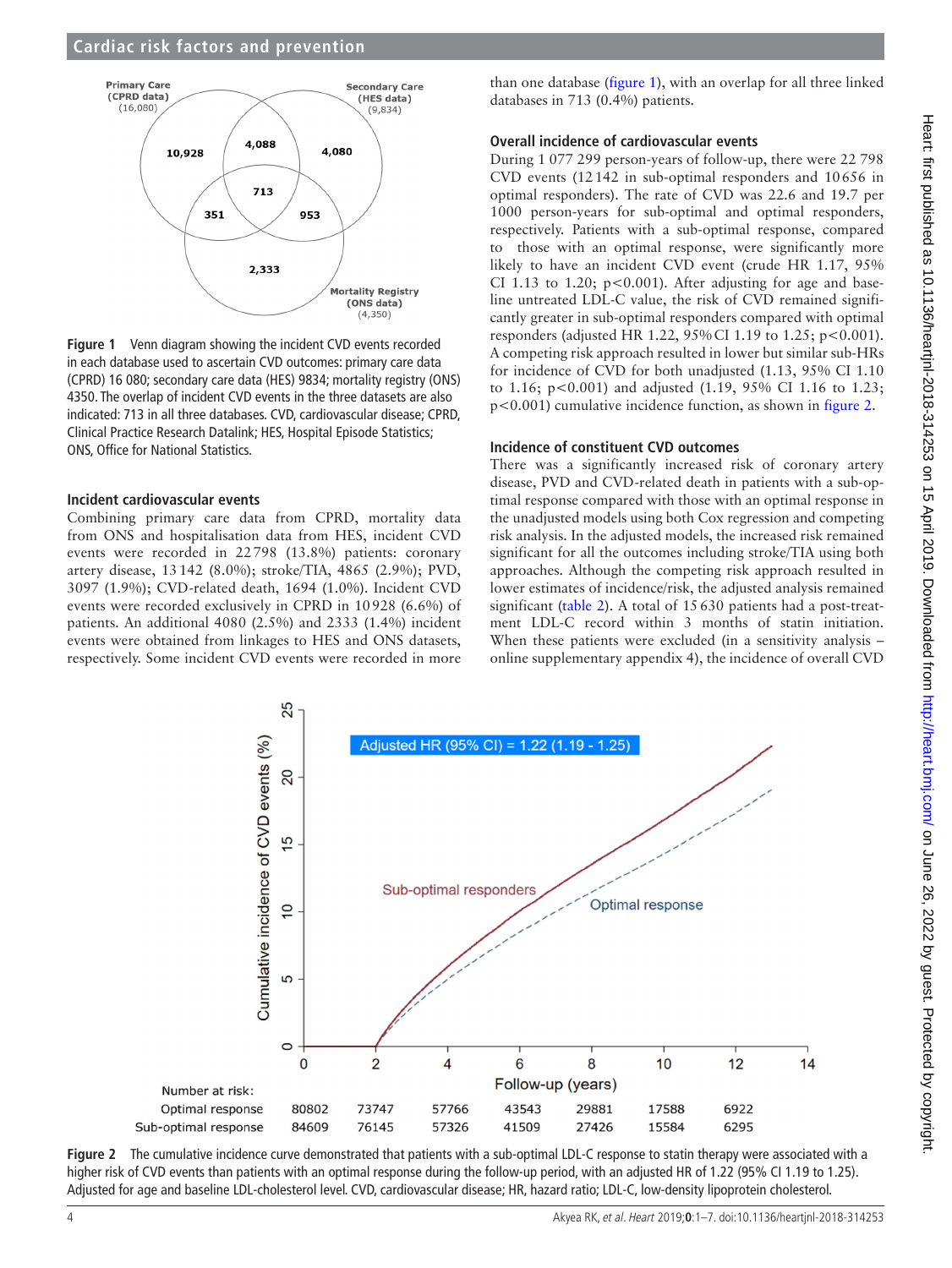<span id="page-4-0"></span>

| Table 2 Effect estimates for association between sub-optimal LDL-C response at 24 months to initiated statin therapy and the risk of incident |
|-----------------------------------------------------------------------------------------------------------------------------------------------|
| cardiovascular events using different statistical approaches $(n=165411)$                                                                     |

|                                |             |                                |                                                  | <b>Crude/unadjusted models</b> |                                               | <b>Adjusted models</b> |                                               |
|--------------------------------|-------------|--------------------------------|--------------------------------------------------|--------------------------------|-----------------------------------------------|------------------------|-----------------------------------------------|
|                                | Group       | Number of<br><b>CVD</b> events | Rate of CVD<br>events (per 1000<br>person-years) | Cox regression                 | <b>Competing-risks</b><br>survival regression | Cox regression         | <b>Competing-risks</b><br>survival regression |
|                                |             |                                |                                                  | HR (95% CI)                    | sHR (95% CI)                                  | HR (95% CI)            | sHR (95% CI)                                  |
| Overall CVD-<br>related event* | Optimal     | 10656                          | 19.7                                             |                                |                                               |                        |                                               |
|                                | Sub-optimal | 12142                          | 22.6                                             | $1.17(1.13 \text{ to } 1.20)$  | $1.13(1.10 \text{ to } 1.16)$                 | 1.22 (1.19 to 1.25)    | 1.19 $(1.16 \text{ to } 1.23)$ <sup>+</sup>   |
| CAD <sup>‡</sup>               | Optimal     | 5986                           | 11.1                                             |                                |                                               |                        |                                               |
|                                | Sub-optimal | 7156                           | 13.3                                             | 1.22 (1.17 to 1.26)            | 1.18 (1.14 to 1.22)                           | 1.30 (1.25 to 1.34)    | 1.23 (1.19 to 1.27) §                         |
| Stroke/TIA*                    | Optimal     | 2387                           | 4.4                                              |                                |                                               |                        |                                               |
|                                | Sub-optimal | 2478                           | 4.6                                              | 1.07(1.01 to 1.13)             | 1.02 (0.96 to 1.08)                           | 1.15 (1.08 to 1.22)    | 1.10 $(1.04 \text{ to } 1.17)$                |
| $PVD^*$                        | Optimal     | 1462                           | 2.7                                              |                                |                                               |                        |                                               |
|                                | Sub-optimal | 1635                           | 3.0                                              | 1.14 (1.07 to 1.23)            | 1.09 (1.02 to 1.17)                           | 1.16 (1.08 to 1.25)    | 1.12 (1.04 to 1.21)**                         |
| CVD-related<br>death*          | Optimal     | 821                            | 1.5                                              |                                |                                               |                        |                                               |
|                                | Sub-optimal | 873                            | 1.6                                              | 1.09 (0.99 to 1.20)            | $1.04$ (0.95 to 1.15)                         | 1.25 (1.13 to 1.38)    | 1.21 (1.09 to 1.34) † †                       |

Cox regression provides hazard ratio (HR) whereas competing-risks survival regression (Fine-Grey model) provides sub-hazard ratio (sHR).

\*The multivariable Cox and competing-risk regression models for overall CVD-related events, stroke/TIA, PVD and CVD-related deaths were adjusted for age and baseline LDL-C value.

†Competing risks for overall CVD-related event were non-CVD-related death and transfer out of practice.

‡The multivariable Cox and competing-risk regression models for CAD were adjusted for age.

§Competing risks for CAD model were death, transfer out of practice, stroke/TIA and PVD.

¶Competing risks for stroke/TIA model were death, transfer out of practice, CAD and PVD.

\*\*Competing risks for PVD model were death, transfer out of practice, CAD and stroke/TIA.

††Competing risks for CVD-related death were non-CVD-related death, transfer out of practice, CAD, stroke/TIA and PVD.

CAD, coronary artery disease; CPRD, Clinical Practice Research Datalink; CVD, cardiovascular disease; HES, Hospital Episodes Statistics, LDL-C, low-density lipoprotein cholesterol; ONS, Office of National Statistics; PVD, peripheral vascular disease; TIA, transient ischaemic attack.

and constituents of CVD remained significant with similar incidence rates.

In patients with a reduction in LDL-C within 24 months (n=146355), 65862 (45%) had a sub-optimal LDL-C response (online [supplementary appendix 5\)](https://dx.doi.org/10.1136/heartjnl-2018-314253). A unit reduction of 1 mmol/L LDL-C was found to be associated with a significant decrease in any CVD (OR 0.94, 95%CI 0.91 to 0.98) in patients with sub-optimal decreases in LDL-C. In this group, the decreased risk remained significant for only stroke/TIA and was not significant for other constituent CVD outcomes.

However, in patients with an optimal response, an even greater protective effect of LDL-C reduction and future CVD was seen (OR 0.87, 95%CI 0.84 to 0.90). The decreased risk remained significant for all constituent CVD outcomes.

# **Discussion**

## **Principal findings**

This large prospective population cohort study has found that over half of patients started on statin therapy for primary prevention of CVD did not experience an optimal therapeutic reduction of their LDL-C 24 months after therapy initiation. Moreover, taking into account age and baseline LDL-C values, the incidence and risk of future CVD (coronary artery disease, stroke/TIA, PVD and CVD-related death) in these patients was significantly greater compared to those with an optimal therapeutic response. The study also highlights the benefit of reducing LDL-C to optimal values, which would lead to better CVD outcomes for patients currently on statins.

# **Comparison with other literature/studies**

Our present findings, at a general population level, are consistent with inter-individual variation in response to statin therapy found in a smaller cross-sectional study of 22063 patients, with up to a half (48.2%) of those prescribed statins not achieving

odologies and data collection systems, or have been limited to specific populations (inherited lipid disorders such as familial hypercholesterolaemia) and thus their findings are not generalisable to the general population. In addition, the association between the inter-individual variations and future CVD outcomes were not explored.<sup>20</sup> Meta-analysis of trial data supports the results of our study

be an important explanation for this phenomenon.

in suggesting that achieving optimal LDL-C reduction can provide cardiovascular benefits.<sup>22</sup> However, the results from controlled trial settings cannot necessarily be readily extrapolated to treatment experience for patients in routine clinical practice.

their lipid reduction goals.<sup>16</sup> As a result, despite statin therapy, many individuals remain at a much higher risk of atherosclerotic CVD, as shown in our study. Multiple patient characteristics, including sex, age, smoking status, body weight, diet and physical activity, have been reported to contribute to variations in statin-induced LDL-C reduction, but the impact of these factors is considered to be modest.<sup>17</sup> <sup>18</sup> However, variations in indi-vidual patient genotypes,<sup>[7](#page-5-6)</sup> and probably non-adherence,<sup>19</sup> may

A number of cross-sectional (single-point) observational studies have investigated the prevalence of lipid disorders and statin use.<sup>20 21</sup> However, these studies have used differing meth-

Given that success in improving healthcare delivery is in part dependent on accurate estimation and reporting of the incidence and risk of various outcomes, it is imperative that future studies adequately account for the competing risks in similar analyses. For example, in a study using data from the European Renal Association-European Dialysis and Transplant Association (ERA-EDTA) Registry, the Kaplan-Meier method, compared with the competing risk method, overestimated the probabilities of the study outcomes at both 2 and 5 years' follow-up. $^{23}$  $^{23}$  $^{23}$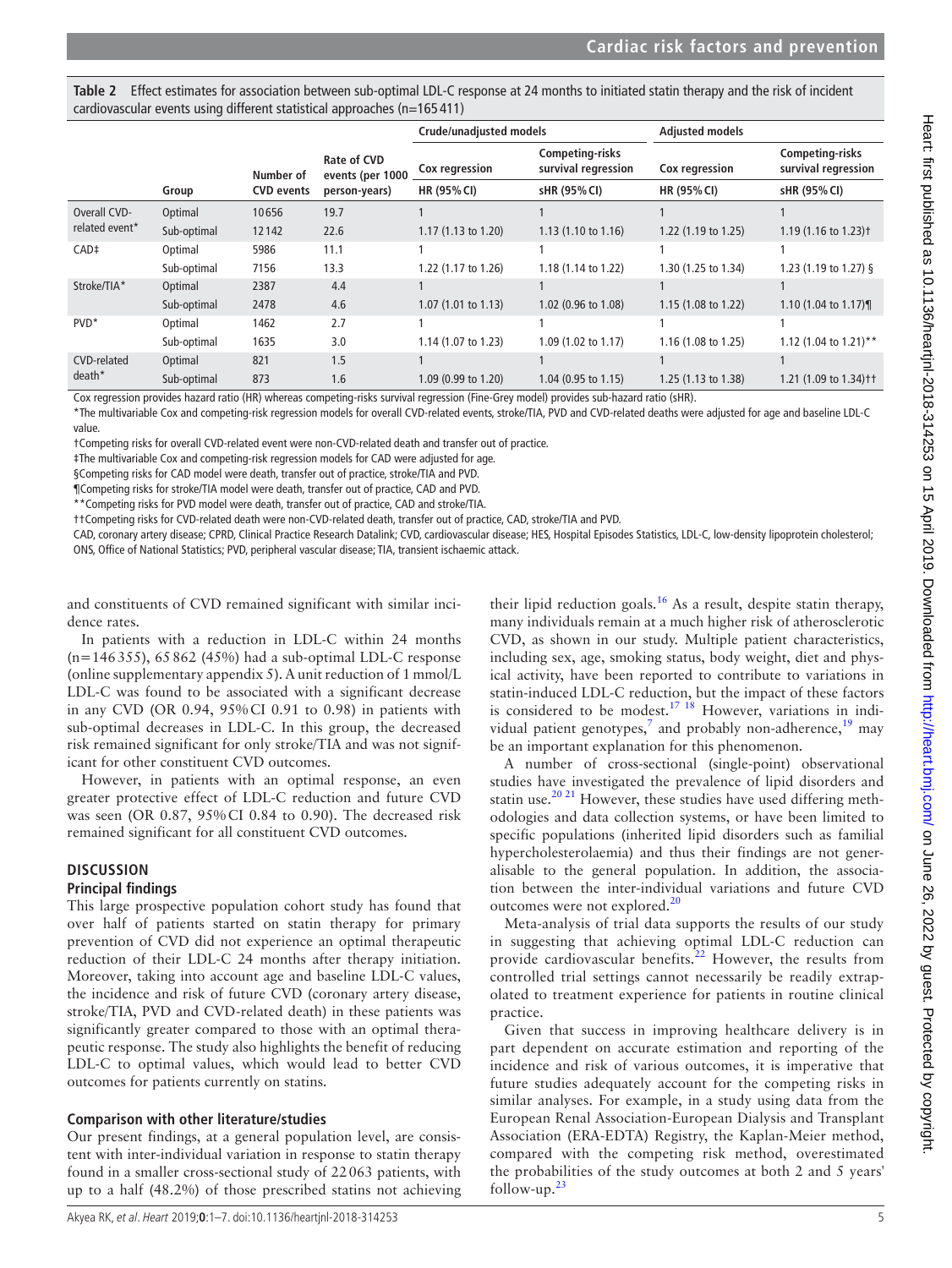# **Cardiac risk factors and prevention**

#### **Clinical implications**

Statins rank among the most commonly prescribed drug classes. Recent revisions of clinical guidelines for CVD risk reduction have significantly expanded the population of patients deemed eligible for statin therapy.<sup>5 6 24</sup> As the high levels of statin prescribing in the UK are similar to those in the USA and many other countries, $25$  the findings should translate well, particularly to other similar western populations. There was a substantial duration of follow-up for outcomes. A wide range of potential confounders were also evaluated and adjusted for in the analyses.

Based on evidence from clinical trial settings, the response of patients to statins varies widely, with reductions in LDL-C values following the administration of statins ranging from  $5-70\%$ .<sup>[26](#page-6-14)</sup> In our study using a large general population reflecting routine practice, over half of the patients had a sub-optimal LDL-C response.

Currently, there is no management strategy in clinical practice which takes into account patient variations in LDL-C response,  $27$ and no guidelines for predictive screening before commencement of statin therapy. Validated clinical decision tools which can predict cholesterol response to statins, or to non-statin drugs, with interventions to help clinicians to tailor and optimise statin treatments for individual patients are needed.

#### **Strength and limitations**

To our knowledge, this study is the first large prospective general population study to quantify the variability in LDL-C response to statins and its impact on future CVD events. Strengths of the study include its prospective design, large sample size, use of multiple data linkages to maximise ascertainment of all CVD outcomes, and methods of analysis which account for competing risk events.<sup>28</sup> The cohort was derived from high quality primary and secondary care care databases<sup>9</sup> which are broadly representative of the general UK population. These characteristics enhance the external validity and generalisability of our findings. Future research should look to validate or replicate our findings in other databases or other populations.

Some limitations of this study are recognised. Despite investigating the potential effects of a wide range of confounders in this study, it is recognised that the use of CPRD, in common with other large population database research, precludes capture of all possible confounders. The effect of patient non-adherence to therapy could not be accounted for, but the findings nevertheless reflect real-world experience of treatment responses and outcomes for a large general population over time. This limitation, together with others including ascertainment and information bias, and potential bias due to missing data, are acknowledged and shared in common with other large population studies and database analyses[.29 30](#page-6-17) We used well-established coded definitions of outcomes and diagnoses, with two clinicians reviewing all definitions. However, we acknowledge the lack of formal adjudication of recorded outcomes and diagnosis, which was not possible given that databases are anonymised for research. Finally, alternative methods of analysis such as the use of instrumental variables to proxy unmeasured variables such as medication adherence, which our analysis could not account for, could be considered within a mediation analysis framework.

## **Conclusion**

Over half of the patients in the large general population studied did not experience an optimal reduction in their LDL-C, 24 months after starting statin therapy. These patients had a significantly increased risk of future CVD (coronary artery disease,

#### **Key messages**

# **What is already known on this subject?**

► Statins, the most widely prescribed class of drugs, are associated with variations in cholesterol response.

#### **What might this study add?**

► This study provides 'real world evidence' that 50% of patients started on statins do not derive the intended therapeutic benefit from them, significantly increasing their risk of future cardiovascular disease.

#### **How might this impact on clinical practice?**

► These findings contribute to the debate on the effectiveness of statin therapy and highlight the need for personalised medicine in lipid management for patients.

stroke/TIA, PVD) compared with those with an optimal cholesterol response.

**Acknowledgements** We thank the practices that contributed to the CPRD database and AMGEN for their donation contribution to support junior scientist capacity development in lipids disorders research. CPRD and AMGEN had no role in study design, data collection, data analysis, data interpretation, or writing of the report.

**Contributors** SFW, BI, JK and NQ were involved in the design and planning of the study. RKA conducted the main statistical analysis and wrote the first draft of the manuscript. All authors contributed to the interpretation of the data, writing of the manuscript and critical revisions. SFW is guarantor.

**Funding** The research was funded and supported by the University of Nottingham.

**Competing interests** NQ is a member of the NICE Familial Hypercholesterolaemia Guideline Development Group (CG71) and NICE Lipid Modification Guidelines Group (CG181). SW is a member of the Clinical Practice Research Datalink (CPRD) Independent Scientific Advisory Committee (ISAC) and previously held an NIHR-SPCR career launching fellowship award. The remaining authors have no competing interests.

**Provenance and peer review** Not commissioned; externally peer reviewed.

**Open access** This is an open access article distributed in accordance with the Creative Commons Attribution 4.0 Unported (CC BY 4.0) license, which permits others to copy, redistribute, remix, transform and build upon this work for any purpose, provided the original work is properly cited, a link to the licence is given, and indication of whether changes were made. See: [https://creativecommons.org/](https://creativecommons.org/licenses/by/4.0/) [licenses/by/4.0/.](https://creativecommons.org/licenses/by/4.0/)

#### **References**

- <span id="page-5-0"></span>1 Nichols M, Townsend N, Scarborough P, et al. Cardiovascular disease in Europe 2014: epidemiological update. [Eur Heart J](http://dx.doi.org/10.1093/eurheartj/ehu299) 2014;35:2950-9.
- <span id="page-5-1"></span>2 Mihaylova B, Emberson J, Blackwell L, et al. The effects of lowering LDL cholesterol with statin therapy in people at low risk of vascular disease: meta-analysis of individual data from 27 randomised trials. [Lancet](http://dx.doi.org/10.1016/S0140-6736(12)60367-5) 2012;380:581–90.
- <span id="page-5-2"></span>3 Law MR, Wald NJ, Rudnicka AR. Quantifying effect of statins on low density lipoprotein cholesterol, ischaemic heart disease, and stroke: systematic review and meta-analysis. [BMJ](http://dx.doi.org/10.1136/bmj.326.7404.1423) 2003;326:1423.
- <span id="page-5-3"></span>4 Cholesterol Treatment Trialists' (CTT) Collaboration. Efficacy and safety of more intensive lowering of LDL cholesterol: a meta-analysis of data from 170 000 participants in 26 randomised trials. Lancet 2010;376:1670–81.
- <span id="page-5-4"></span>5 National Institute for Health and Care Excellence. Cardiovascular disease: risk assessment and reduction, including lipid modification. London: National Institute for Health and Care Excellence, 2016.
- <span id="page-5-5"></span>6 Stone NJ, Robinson JG, Lichtenstein AH, et al. ACC /AHA Guideline on the treatment of blood cholesterol to reduce atherosclerotic cardiovascular risk in adults. A report of the American College of Cardiology/American Heart Association task force on practice guidelines. Circulation 2013;2014:S1–45.
- <span id="page-5-6"></span>7 Mega JL, Morrow DA, Brown A, et al. Identification of genetic variants associated with response to statin therapy. [Arterioscler Thromb Vasc Biol](http://dx.doi.org/10.1161/ATVBAHA.109.188474) 2009;29:1310–5.
- <span id="page-5-7"></span>8 Mann DM, Woodward M, Muntner P, et al. Predictors of nonadherence to statins: a systematic review and meta-analysis. [Ann Pharmacother](http://dx.doi.org/10.1345/aph.1P150) 2010;44:1410-21.